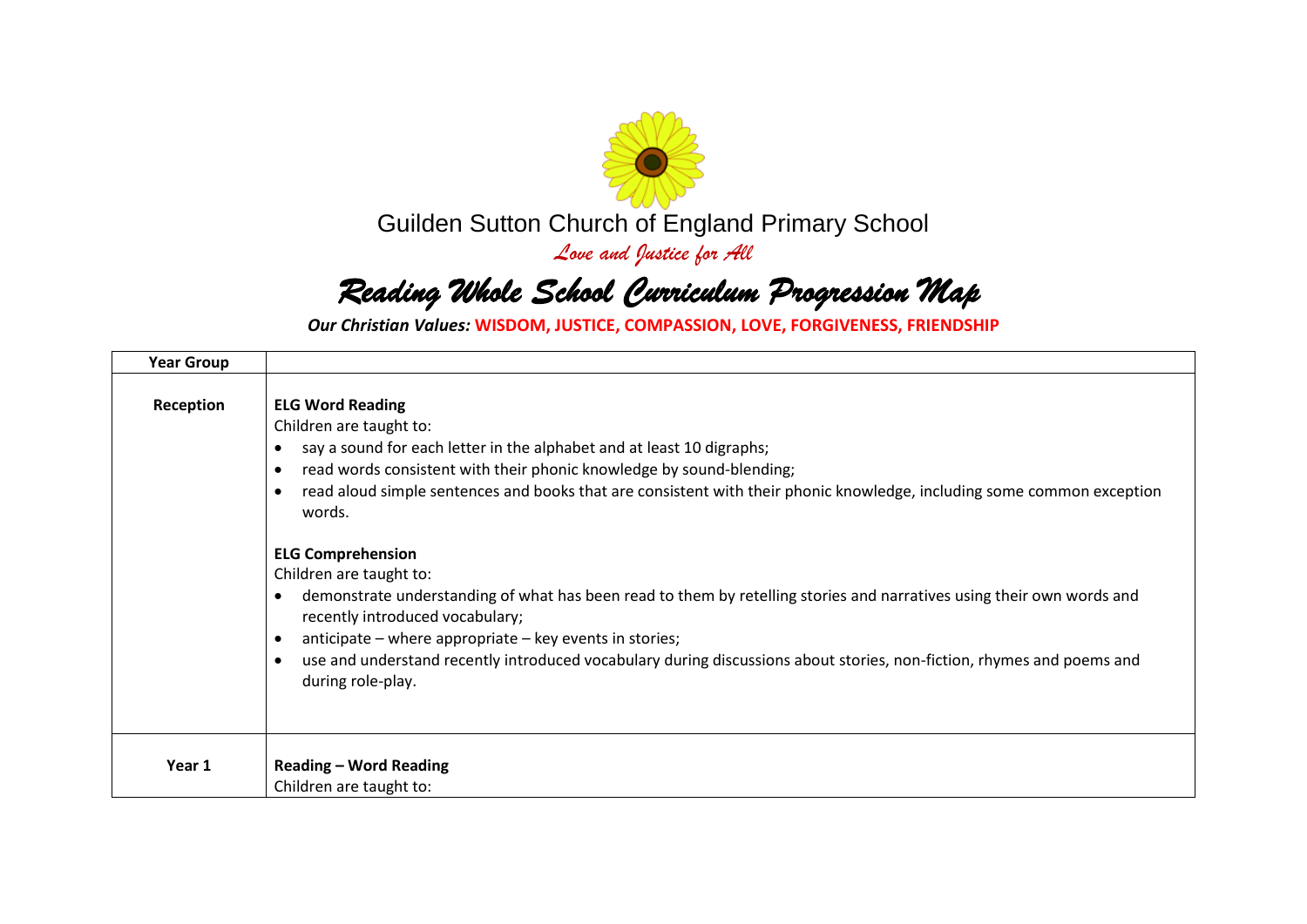| respond speedily with the correct sound to graphemes (letters or groups of letters) for all 40+ phonemes, including, where                                                                                                 |
|----------------------------------------------------------------------------------------------------------------------------------------------------------------------------------------------------------------------------|
| applicable, alternative sounds for graphemes                                                                                                                                                                               |
| read accurately by blending sounds in unfamiliar words containing GPCs that have been taught<br>$\bullet$                                                                                                                  |
| read common exception words, noting unusual correspondences between spelling and sound and where these occur in the<br>$\bullet$<br>word                                                                                   |
| read words containing taught GPCs and -s, -es, -ing, -ed, -er and -est endings<br>$\bullet$                                                                                                                                |
| read other words of more than one syllable that contain taught GPCs<br>$\bullet$                                                                                                                                           |
| read words with contractions [for example, I'm, I'll, we'll], and understand that the apostrophe represents the omitted letter(s)<br>$\bullet$                                                                             |
| read aloud accurately books that are consistent with their developing phonic knowledge and that do not require them to use<br>$\bullet$                                                                                    |
| other strategies to work out words                                                                                                                                                                                         |
| re-read these books to build up their fluency and confidence in word reading.<br>$\bullet$                                                                                                                                 |
| <b>Reading - Comprehension</b><br>Children are taught to:                                                                                                                                                                  |
| develop pleasure in reading, motivation to read, vocabulary and understanding by:                                                                                                                                          |
| listening to and discussing a wide range of poems, stories and non-fiction at a level beyond that at which they can read<br>independently Being encouraged to link what they read or hear read to their own experiences    |
| becoming very familiar with key stories, fairy stories and traditional tales, retelling them and considering their particular<br>characteristics                                                                           |
| recognising and joining in with predictable phrases<br>$\overline{a}$                                                                                                                                                      |
| learning to appreciate rhymes and poems, and to recite some by heart                                                                                                                                                       |
| discussing word meanings, linking new meanings to those already known                                                                                                                                                      |
| understand both the books they can already read accurately and fluently and those they listen to by:<br>$\bullet$<br>drawing on what they already know or on background information and vocabulary provided by the teacher |
| checking that the text makes sense to them as they read and correcting inaccurate reading<br>$\overline{\phantom{a}}$                                                                                                      |
| discussing the significance of the title and events<br>$\overline{\phantom{a}}$                                                                                                                                            |
| making inferences on the basis of what is being said and done                                                                                                                                                              |
| predicting what might happen on the basis of what has been read so far                                                                                                                                                     |
| participate in discussion about what is read to them, taking turns and listening to what others say<br>$\bullet$                                                                                                           |
|                                                                                                                                                                                                                            |

**•** apply phonic knowledge and skills as the route to decode words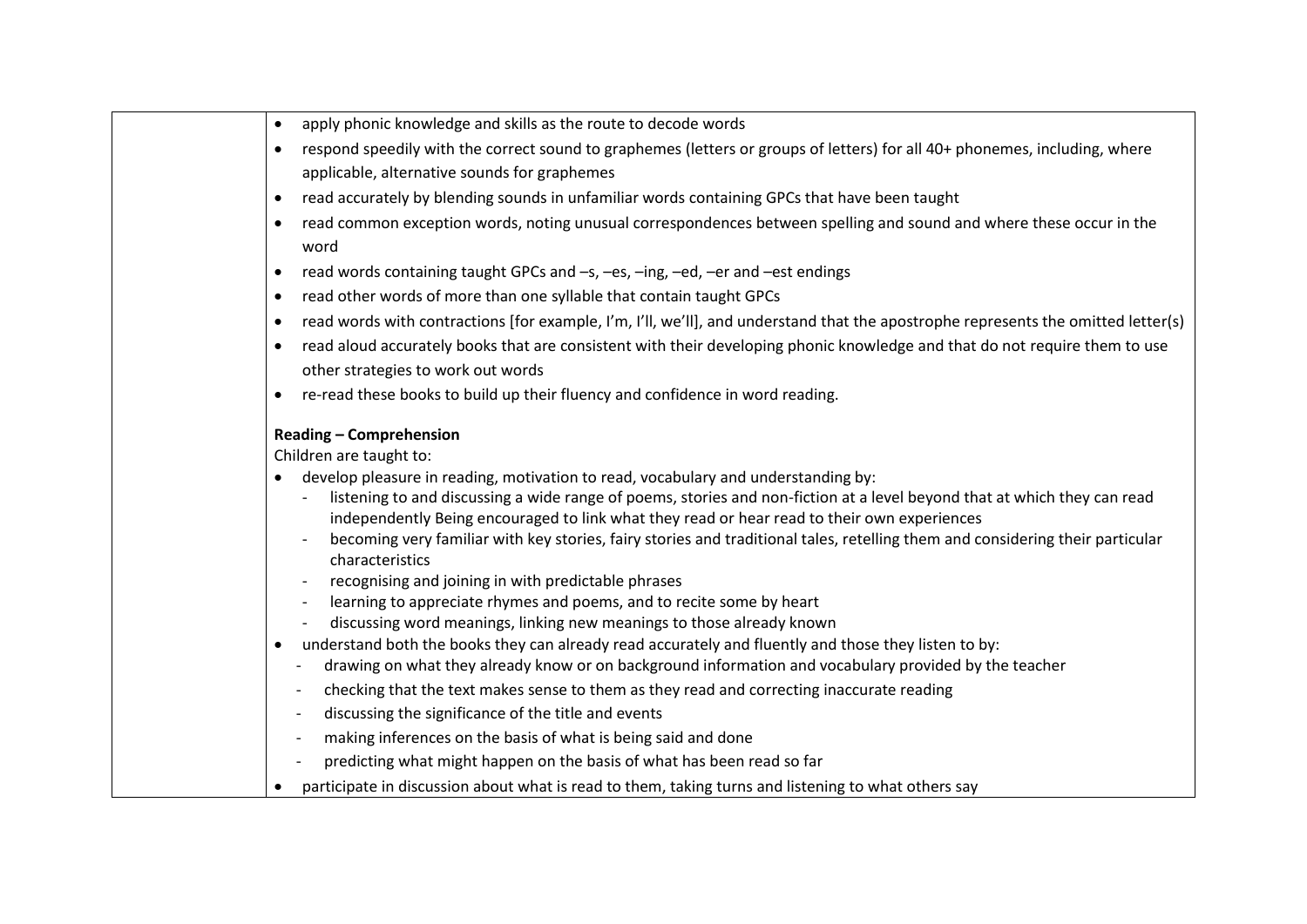|                   | explain clearly their understanding of what is read to them.<br>$\bullet$                                                                                                                                                                                                                                                                                                                                                                                                                                                                                                                                                                                                                                                                                                                                                                                                               |
|-------------------|-----------------------------------------------------------------------------------------------------------------------------------------------------------------------------------------------------------------------------------------------------------------------------------------------------------------------------------------------------------------------------------------------------------------------------------------------------------------------------------------------------------------------------------------------------------------------------------------------------------------------------------------------------------------------------------------------------------------------------------------------------------------------------------------------------------------------------------------------------------------------------------------|
| Year <sub>2</sub> | <b>Reading - Word Reading</b><br>Children are taught to:<br>continue to apply phonic knowledge and skills as the route to decode words until automatic decoding has become embedded<br>and reading is fluent<br>read accurately by blending the sounds in words that contain the graphemes taught so far, especially recognising alternative<br>$\bullet$<br>sounds for graphemes<br>read accurately words of two or more syllables that contain the same graphemes as above<br>$\bullet$                                                                                                                                                                                                                                                                                                                                                                                               |
|                   | read words containing common suffixes<br>$\bullet$<br>read further common exception words, noting unusual correspondences between spelling and sound and where these occur in<br>$\bullet$<br>the word<br>read most words quickly and accurately, without overt sounding and blending, when they have been frequently encountered<br>٠<br>read aloud books closely matched to their improving phonic knowledge, sounding out unfamiliar words accurately,<br>$\bullet$<br>automatically and without undue hesitation<br>re-read these books to build up their fluency and confidence in word reading.<br>$\bullet$                                                                                                                                                                                                                                                                      |
|                   | <b>Reading - Comprehension</b><br>Children are taught to:<br>develop pleasure in reading, motivation to read, vocabulary and understanding by:<br>listening to, discussing and expressing views about a wide range of contemporary and classic poetry, stories and non-fiction<br>at a level beyond that at which they can read independently<br>discussing the sequence of events in books and how items of information are related<br>$\overline{\phantom{a}}$<br>becoming increasingly familiar with and retelling a wider range of stories, fairy stories and traditional tales<br>being introduced to non-fiction books that are structured in different ways<br>recognising simple recurring literary language in stories and poetry<br>discussing and clarifying the meanings of words, linking new meanings to known vocabulary<br>discussing their favourite words and phrases |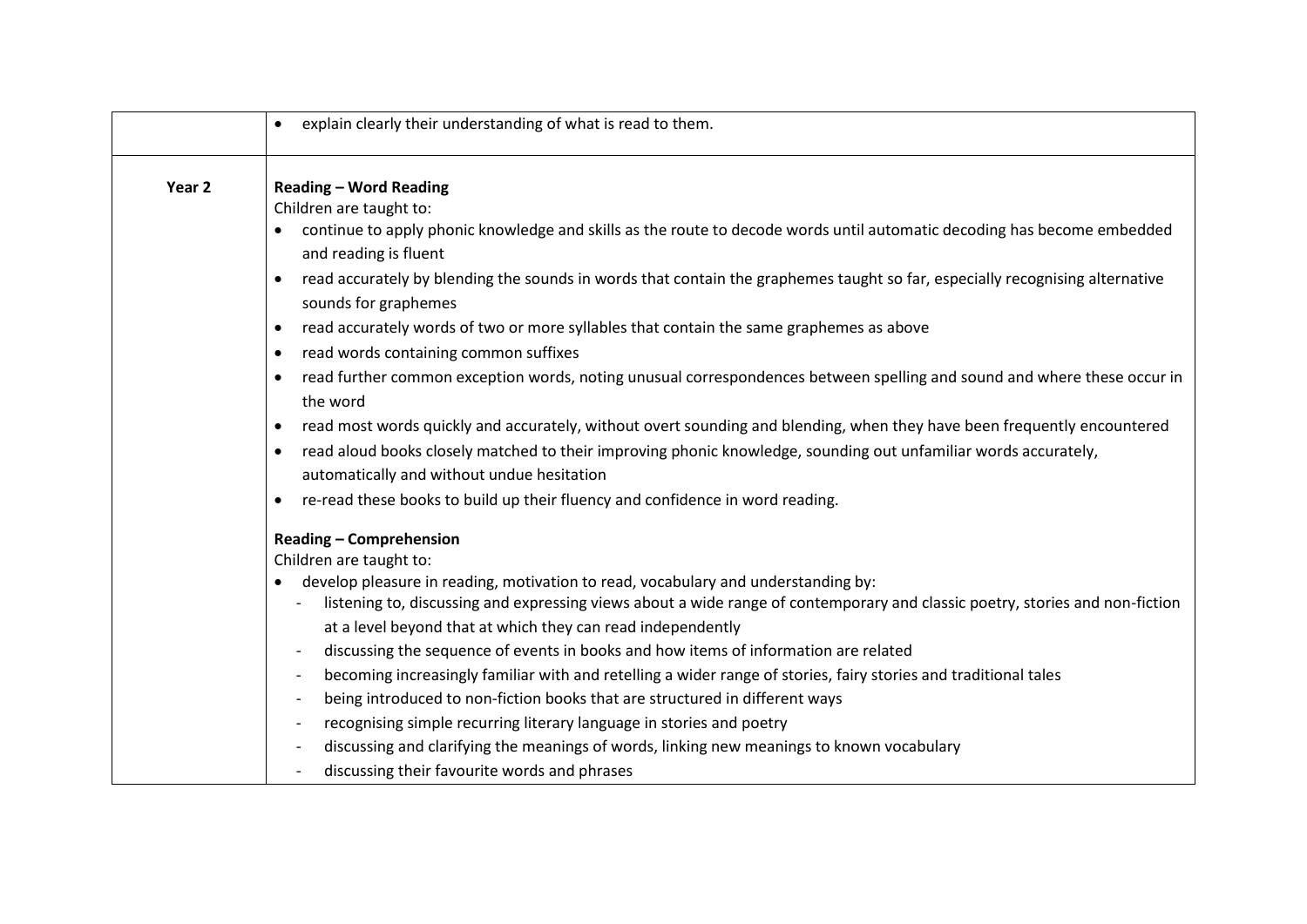|                   | continuing to build up a repertoire of poems learnt by heart, appreciating these and reciting some, with appropriate                             |
|-------------------|--------------------------------------------------------------------------------------------------------------------------------------------------|
|                   | intonation to make the meaning clear                                                                                                             |
|                   |                                                                                                                                                  |
|                   | understand both the books that they can already read accurately and fluently and those that they listen to by:                                   |
|                   | Drawing on what they already know or on background information and vocabulary provided by the teacher                                            |
|                   | Checking that the text makes sense to them as they read and correcting inaccurate reading<br>$\overline{\phantom{a}}$                            |
|                   | Making inferences on the basis of what is being said and done<br>$\overline{\phantom{a}}$                                                        |
|                   | Answering and asking questions                                                                                                                   |
|                   | Predicting what might happen on the basis of what has been read so far<br>$\overline{\phantom{a}}$                                               |
|                   | participate in discussion about books, poems and other works that are read to them and those that they can read for                              |
|                   | themselves, taking turns and listening to what others say                                                                                        |
|                   | to explain and discuss their understanding of books, poems and other material, both those that they listen to and those that                     |
|                   | they read for themselves.                                                                                                                        |
|                   |                                                                                                                                                  |
| Lower Key Stage 2 | <b>Reading - Word Reading</b>                                                                                                                    |
| Year 3 and Year 4 | Children are taught to:                                                                                                                          |
|                   | apply their growing knowledge of root words, prefixes and suffixes (etymology and morphology) as listed in English Appendix 1,                   |
|                   | both to read aloud and to understand the meaning of new words they meet                                                                          |
|                   | read further exception words, noting the unusual correspondences between spelling and sound, and where these occur in the                        |
|                   | word.                                                                                                                                            |
|                   |                                                                                                                                                  |
|                   | <b>Reading - Comprehension</b>                                                                                                                   |
|                   | Children are taught to:                                                                                                                          |
|                   | develop positive attitudes to reading and understanding of what they read by:                                                                    |
|                   | listening to and discussing a wide range of fiction, poetry, plays, non-fiction and reference books or textbooks<br>$\qquad \qquad \blacksquare$ |
|                   | reading books that are structured in different ways and reading for a range of purposes<br>$\overline{\phantom{a}}$                              |
|                   | using dictionaries to check the meaning of words that they have read<br>$\overline{\phantom{a}}$                                                 |
|                   | increasing their familiarity with a wide range of books, including fairy stories, myths and legends, and retelling some of                       |
|                   | these orally                                                                                                                                     |
|                   | identifying themes and conventions in a wide range of books<br>$\overline{\phantom{0}}$                                                          |
|                   |                                                                                                                                                  |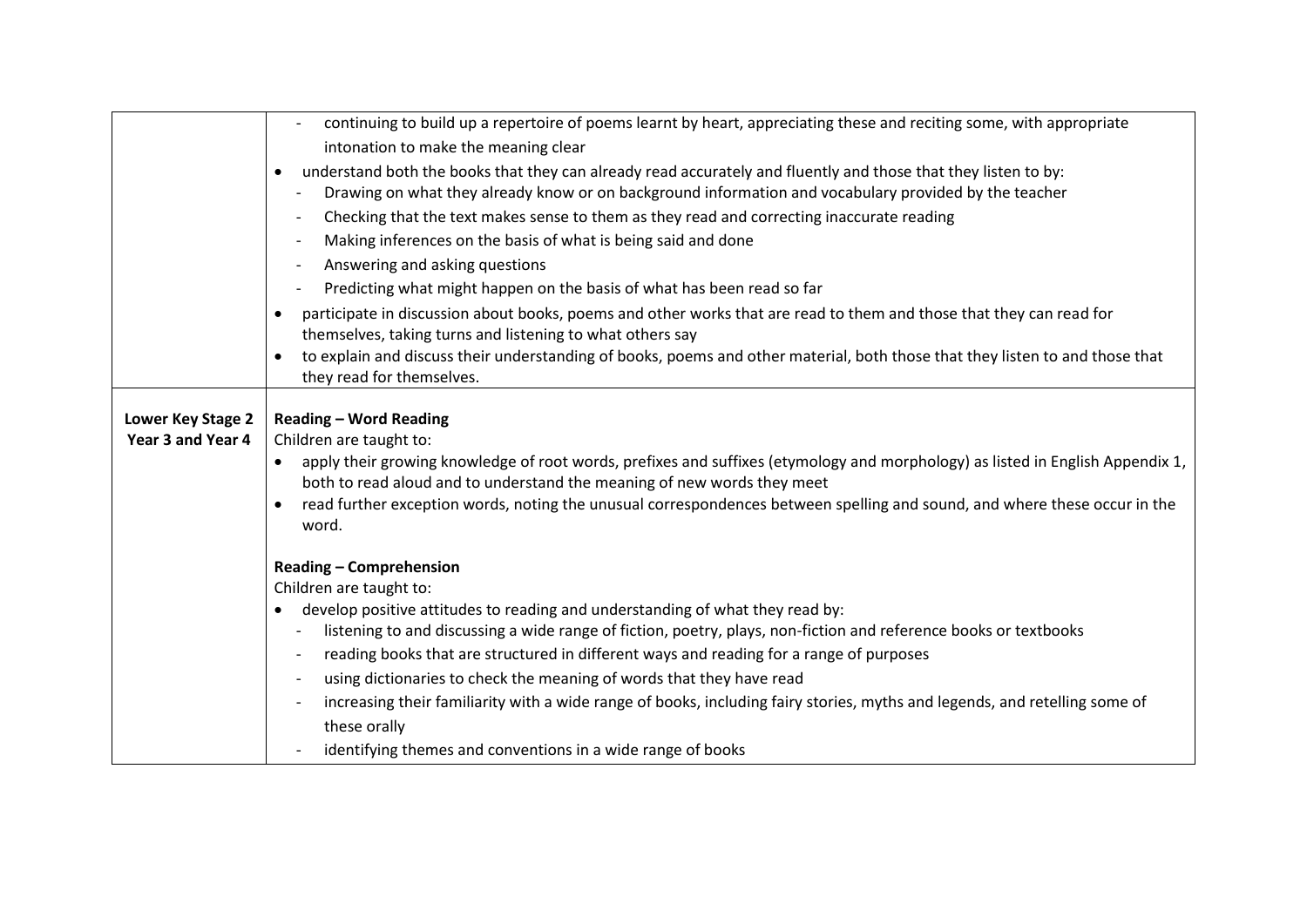|                                               | preparing poems and play scripts to read aloud and to perform, showing understanding through intonation, tone, volume<br>and action<br>discussing words and phrases that capture the reader's interest and imagination<br>$\overline{\phantom{a}}$<br>recognising some different forms of poetry [for example, free verse, narrative poetry]<br>understand what they read, in books they can read independently, by:<br>٠<br>checking that the text makes sense to them, discussing their understanding and explaining the meaning of words in context<br>asking questions to improve their understanding of a text<br>drawing inferences such as inferring characters' feelings, thoughts and motives from their actions, and justifying inferences<br>with evidence<br>predicting what might happen from details stated and implied<br>$\overline{\phantom{a}}$<br>identifying main ideas drawn from more than one paragraph and summarising these<br>$\overline{\phantom{a}}$<br>identifying how language, structure, and presentation contribute to meaning<br>retrieve and record information from non-fiction<br>participate in discussion about both books that are read to them and those they can read for themselves, taking turns and<br>listening to what others say. |
|-----------------------------------------------|-----------------------------------------------------------------------------------------------------------------------------------------------------------------------------------------------------------------------------------------------------------------------------------------------------------------------------------------------------------------------------------------------------------------------------------------------------------------------------------------------------------------------------------------------------------------------------------------------------------------------------------------------------------------------------------------------------------------------------------------------------------------------------------------------------------------------------------------------------------------------------------------------------------------------------------------------------------------------------------------------------------------------------------------------------------------------------------------------------------------------------------------------------------------------------------------------------------------------------------------------------------------------------------|
| <b>Upper Key Stage 2</b><br>Year 5 and Year 6 | <b>Reading - Word Reading</b><br>Children are taught to:<br>apply their growing knowledge of root words, prefixes and suffixes (morphology and etymology), as listed in English Appendix<br>1, both to read aloud and to understand the meaning of new words that they meet.<br><b>Reading - Comprehension</b><br>Children are taught to:<br>maintain positive attitudes to reading and understanding of what they read by:<br>٠<br>continuing to read and discuss an increasingly wide range of fiction, poetry, plays, non-fiction and reference books or<br>textbooks<br>reading books that are structured in different ways and reading for a range of purposes<br>$\overline{\phantom{a}}$<br>increasing their familiarity with a wide range of books, including myths, legends and traditional stories, modern fiction,<br>fiction from our literary heritage, and books from other cultures and traditions                                                                                                                                                                                                                                                                                                                                                                 |